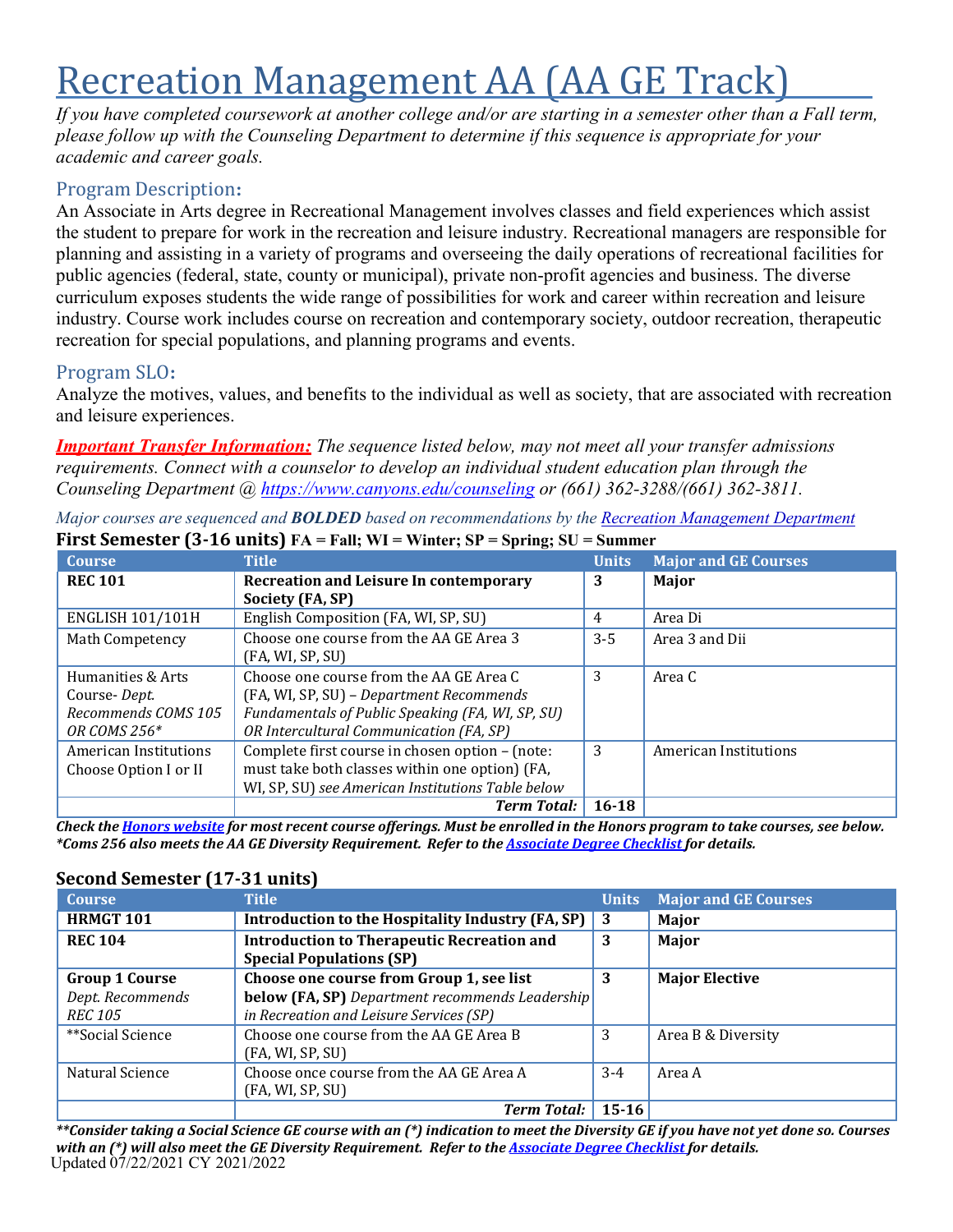#### **Third Semester (32-46 units)**

| <b>Course</b>                                   | <b>Title</b>                                                                                                                                          | <b>Units</b> | <b>Major and GE Courses</b>                  |
|-------------------------------------------------|-------------------------------------------------------------------------------------------------------------------------------------------------------|--------------|----------------------------------------------|
| <b>REC 103</b>                                  | <b>Outdoor Recreation and the Natural</b><br><b>Environment (FA)</b>                                                                                  | 3            | Major                                        |
| <b>Group 1 Course</b>                           | Choose one course from Group 1, see list<br>below (FA, SP)                                                                                            | 3            | <b>Major Elective</b>                        |
| American Institutions                           | Complete second course in chosen option (note:<br>must take both classes within one option) (FA, WI,<br>SP, SU) see American Institutions Table below | 3            | American Institutions                        |
| Diversity GE if not yet<br>taken OR AA Elective | Choose one course from GE Diversity or a 3-unit<br>course that is 100-level or above (FA, WI, SP, SU)                                                 | 3            | Diversity GE if not yet taken Or<br>Elective |
| AA Elective                                     | Choose any 3-unit course that is 100-level or<br>above (FA, WI, SP, SU)                                                                               | 3            | Elective                                     |
|                                                 | <b>Term Total:</b>                                                                                                                                    | 15           |                                              |

#### **Fourth Semester (47-60 units)**

| <b>Course</b>                                         | <b>Title</b>                                                                                                          | <b>Units</b> | <b>Major and GE Courses</b> |
|-------------------------------------------------------|-----------------------------------------------------------------------------------------------------------------------|--------------|-----------------------------|
| <b>REC 102</b>                                        | <b>Planning Programs and Events For Recreation</b><br><b>Experiences (SP)</b>                                         | 3            | <b>Major</b>                |
| <b>Group 1 Course</b><br>Dept. Recommends<br>KPET 120 | Choose one course from Group 1, see list<br>below (FA, SP) - Department Recommends<br>Emergency Procedures (FA, SP)   | $2 - 3$      | <b>Major Elective</b>       |
| <b>Group 1 Course</b>                                 | Choose one course from Group 1, see list<br>below (FA, SP)                                                            | 3            | <b>Major Elective</b>       |
| AA Elective -<br>Dept. Recommends<br>HRMGT 275        | Choose any 3-unit course that is 100-level or<br>above- Department Recommends<br>Hospitality Industry Accounting (SP) | 3            | AA Elective                 |
| AA Elective                                           | Choose any 3-unit course that is 100-level or<br>above                                                                | 3            | AA Elective                 |
|                                                       | <b>Term Total:</b>                                                                                                    | $14 - 15$    |                             |

#### **Total Units: 60+**

#### **Group 1: Required Major Electives:** *Select three course from the following for eight to nine units:*

| Title                                                        | <b>Units</b> |
|--------------------------------------------------------------|--------------|
| Leadership and Recreation and Leisure Services (SP)          |              |
| <b>Hotel Restaurant Supervision and Guest Relations (SP)</b> |              |
| <b>Hospitality Industry Accounting (SP)</b>                  |              |
| <b>Emergency Procedures (FA, SP)</b>                         |              |
| <b>Sports Management - (SP)</b>                              |              |
| Sociological Issues of Life and Longevity (FA, SP)           |              |
|                                                              |              |

*NOTE: SOCI 233 also meets the AA GE Diversity Requirement*

#### **American Institutions Requirement –** Select one of the options below and complete a total of 6 units

| Course Number | Title                                                                                  |
|---------------|----------------------------------------------------------------------------------------|
| Option 1      | One course from the following: Economics 170/170H, History 111/111H, History 112/112H, |
|               | History 120/120H, or History 130 AND Political Science 150/150H (FA, WI, SP, SU)       |
| Option 2      | History 111/111H AND History 112/112H (FA, WI, SP, SU)                                 |

### Counseling Resources

Recreation Management Department:<https://www.canyons.edu/academics/recreation/index.php> Counseling Department: <https://www.canyons.edu/studentservices/counseling/> COC General Education Guide: <https://www.canyons.edu/studentservices/counseling/degrees/generaled.php> Honors Program:<https://www.canyons.edu/academics/honors/index.php>